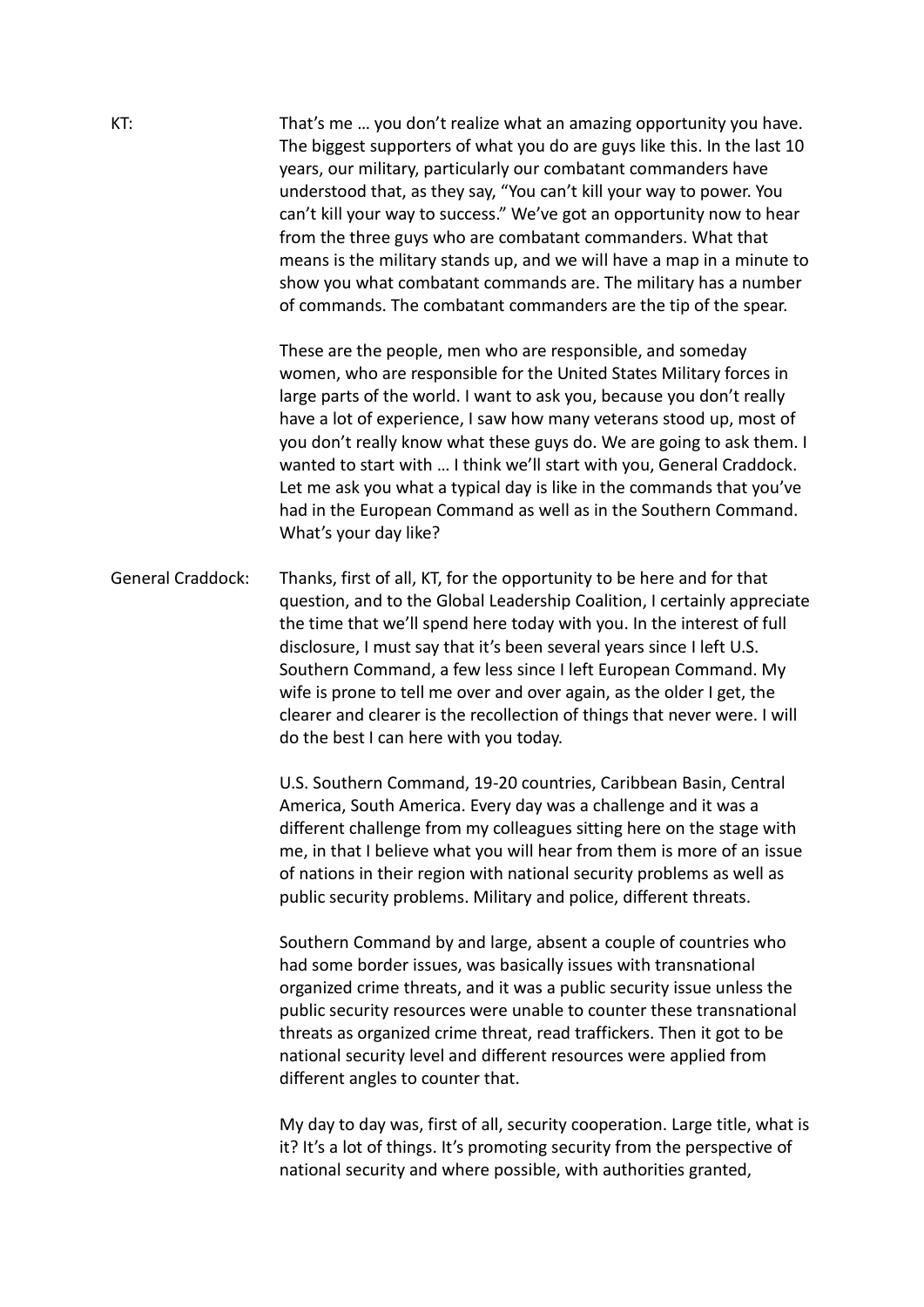promoting public security, moving into the policing realm if there was a threat to the national security in a specific country, and we had a couple of those in South Com.

There was also promoting and enhancing stability. How did we do that? In many ways, through interface with U.S. mission, with all of the different representatives of U.S. departments and agencies at the mission, seeing how we could leverage our capability in the Department of Defense, in certain areas where others do not have capability to make enablers, as I heard the term earlier, enablers for them to be able to do the job better, easier, with more lasting greater impact, then promoting prosperity to the extent we could do that.

At one point, I was on the Hill as the Commander of the U.S. Southern Command, advocating for the Central America Free Trade Agreement. Because if trade enhanced, prosperity enhanced, that would mean we would further security, the reason that people turn to alternate forms of government would be reduced and it was a win-win proposition. That was, by and large, a day.

If you look at it cyclically throughout the year, we had training exercises, that is in the security assistance where we try to enhance our friends and allies and neighbors' military capability. We would plan those, we would prepare, we would conduct, so we were always in a cycle of training exercises.

We also had both planned and reactive humanitarian disaster response. We would plan exercises and disaster response, unfortunately, because of the nation, we would have to respond to disasters and provide our capability, and then also the humanitarian assistance which, in my judgment, was … the greatest return on the investment that we made in U.S. Southern Command, was the conduct of humanitarian exercises and providing medical capability exercises, MedCap, we called them, or dental or veterinarian to the rural parts of the nations of the region. That kept us busy all the time.

KT: Great. That was an easy day. Now we are going to ask a guy, General Ward, whose responsibility was to set up and to stand up, it's called in military terms, the Africa Command. The United States didn't have a military command devoted just to Africa until General Ward took over, so what was an average day for you like?

General Ward: I think I'll concur with John. First of all, it's great to be here this evening and I guess you've had a great day. We've already told how wonderful the previous speakers have been, so we know we've been set up and nothing is between you and the rest who are in, whatever that is except us. We will try to enlighten you as best we can,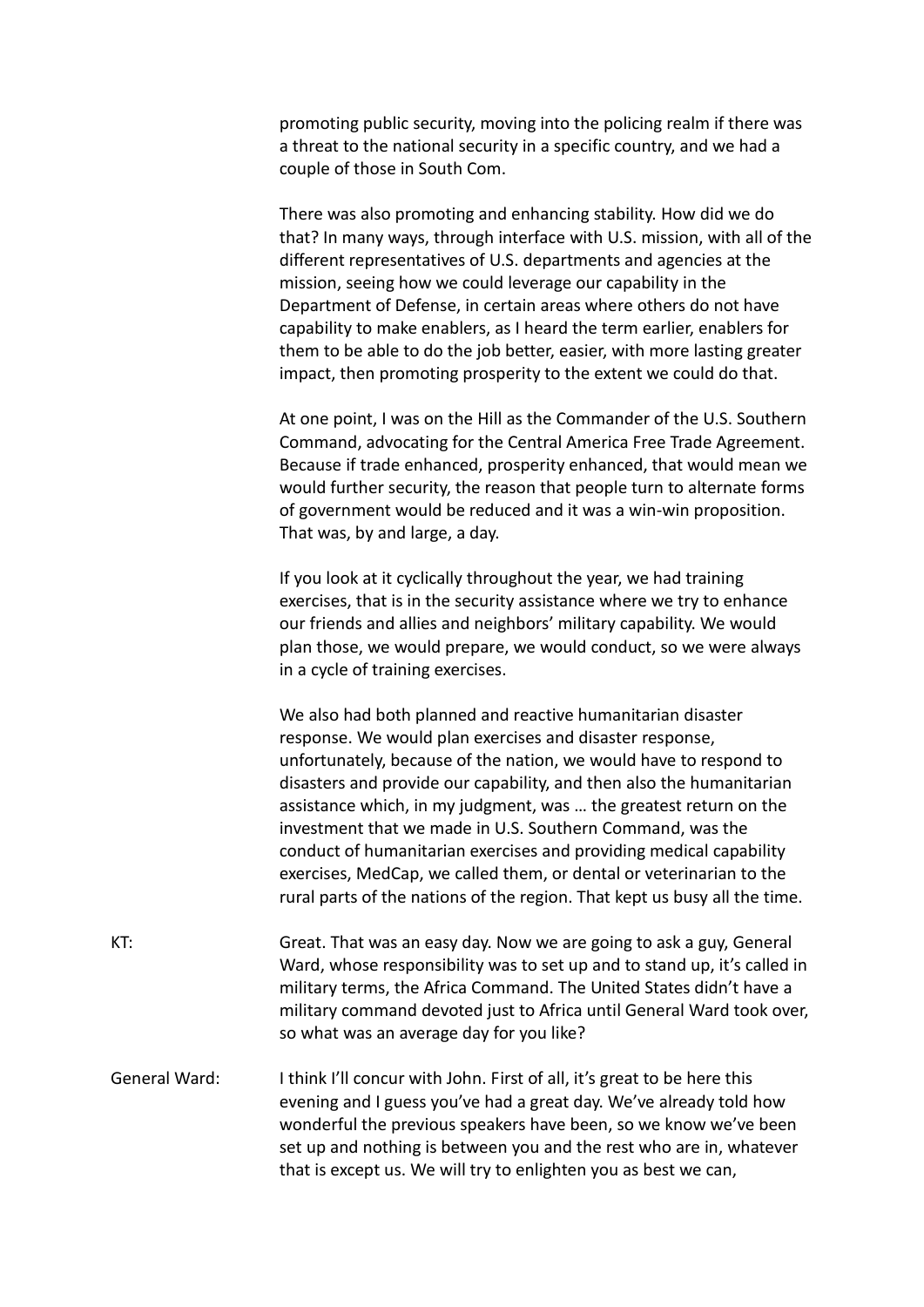understanding that nothing will work at this hour today, but we'll do our best.

First of, all it was an absolute pleasure and joy to establish a command for the first time that caused our nation to recognize a part of the world that had an importance to it that we still don't quite understand, but clearly a step taken to recognize the important part of our global commons that would mean so much to us today, but importantly 20 and 50 years from now.

As we endeavor to create a command to stand up AFRICOM, such that it, as it endeavored to ensure our national security interest, but at the same time related to our partners and friends on the continent in the ways that they understood, we were certainly faced with a daily set of opportunities that we were all, who were part of that endeavor, very, very happy to be associated with.

We had to build a team, we had to establish relationships, both here in the United States as well as with our friends on the continent of Africa. We had to stop relations with our friends around the world who had likewise interest on the continent of Africa. We had to ensure that those things were being done, as General Craddock mentioned, the military activities of building partner capacity, various humanitarian exercises, things that we were doing complemented the work that was already being done on the continent by those who were here ... to talk about.

Our partners who were responsible for development and as well as those diplomatic efforts that helped guarantee security. It was no day that was a typical day. This was a dynamic environment as we looked at what we were doing from the counter terror role because clearly on the continent, that was a part of our mission set. How we dealt with counter terror activities such that they were, in fact, complementing the things we were trying to do in so far as the other activities were concerned.

Putting all of that together with a very diverse and new team, teammates from across our government, teammates from across our services, teammates that were from across our private sector who already had interest on the continent, causing them to understand, as best we could, that we were there to be a force to support, assist and reinforce their efforts as opposed to a force that was there to take over their efforts.

As we worked to do this, as we worked to build a team of sailors, soldiers, airmen, Marines, Coast Guardsmen, civilians, causing them to know that we were in fact working in ways that complemented every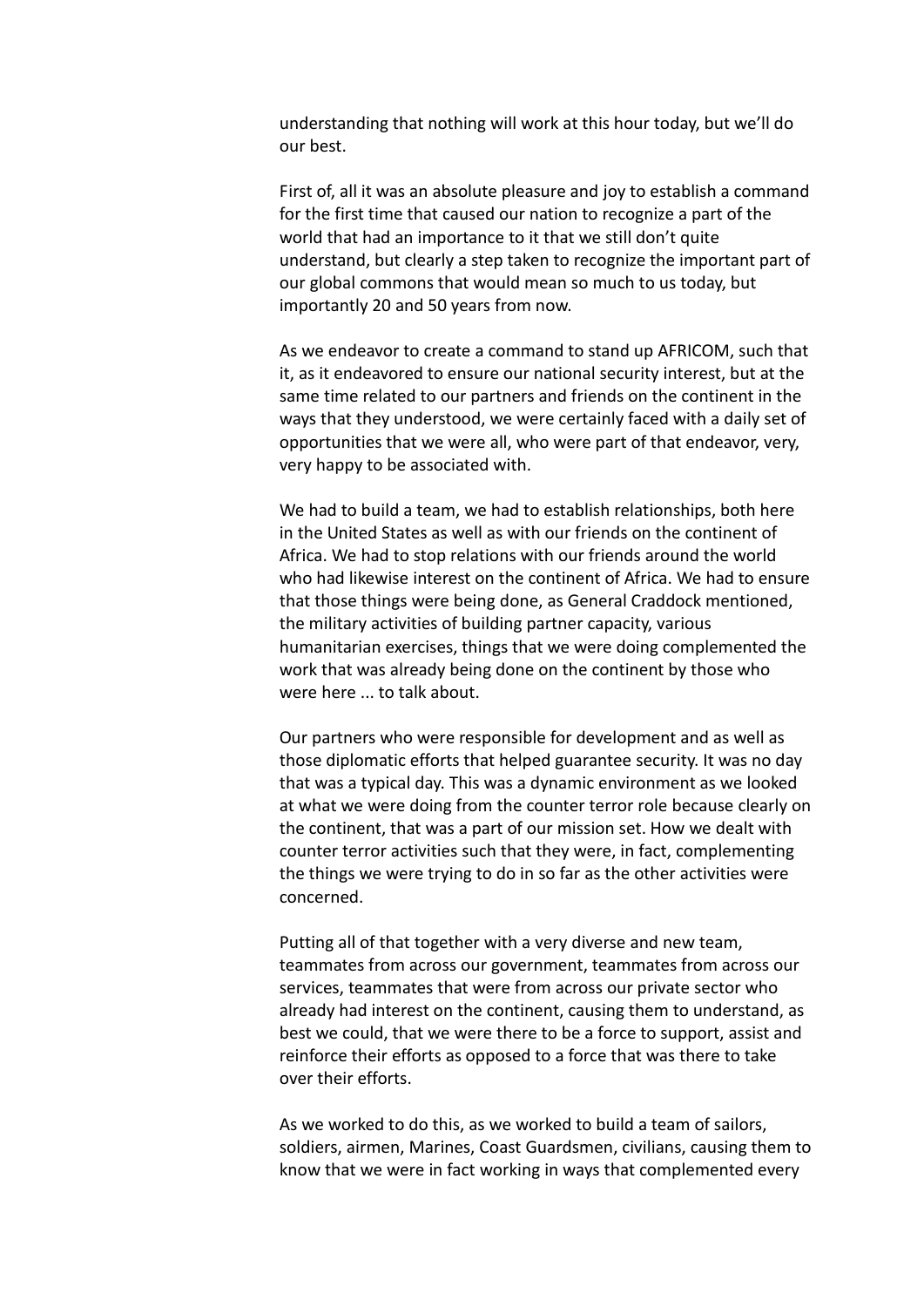|                         | other member of the team, this business of partnership of teamwork,<br>all working together to help create a term that I called stability, if we<br>have stability, then our national interests are, in fact, being served in<br>the best way possible.                                                                                                                                                                                                                                                     |
|-------------------------|-------------------------------------------------------------------------------------------------------------------------------------------------------------------------------------------------------------------------------------------------------------------------------------------------------------------------------------------------------------------------------------------------------------------------------------------------------------------------------------------------------------|
|                         | Those days were days that were long, they were days that were<br>complex, there were days that were different from one another and<br>there were days that were filled with the hope of a tomorrow because<br>of our work on a continent that, up to that point in time, had been<br>fragmented to the work of three separate commands now being<br>focused, put the attention of a single command.                                                                                                         |
| KT:                     | I think it's important to note that what General Ward did when he set<br>up and stood up to Africa Command, it was one of those  it's the first<br>time that United States military has, from the very beginning,<br>incorporated in the civilian element into your command.                                                                                                                                                                                                                                |
| <b>General Ward:</b>    | I believe I saw my initial civilian deputy here. Where is Ambassador<br>Mary Carlin Yates?                                                                                                                                                                                                                                                                                                                                                                                                                  |
| KT:                     | Oh, right over here.                                                                                                                                                                                                                                                                                                                                                                                                                                                                                        |
| General Ward:           | There she is. Hey, Mary! That's exactly right. We had a first time ever,<br>from the outset, a civilian deputy with the command, and valuable.                                                                                                                                                                                                                                                                                                                                                              |
| KT:                     | I guess you must have done a really good job. Congratulations. Now, I<br>want to turn to probably the hardest working guy on the planet,<br>Admiral Harward. You're the Deputy Commander of Central<br>Command. That sounds like it might be easy. It's countries like<br>Afghanistan, Pakistan, Iraq, most of the Middle East Arab countries. I<br>can't imagine there is ever a typical day for you, but try to walk us<br>through some of the challenges you faced.                                      |
| <b>Admiral Harward:</b> | I'm just encouraged, KT. You and your predecessor, neither one of you<br>mentioned Syria, to start off with.                                                                                                                                                                                                                                                                                                                                                                                                |
| KT:                     | Oh right, Syria. We're going to get to that in a minute. That's your<br>second question.                                                                                                                                                                                                                                                                                                                                                                                                                    |
| <b>Admiral Harward:</b> | I would tell you. I am honored and happy to be here today, and I'm<br>encouraged because we're the preponderance of  the last 12 years<br>I've been in Afghanistan and Iraq, where I was commonly referred to<br>not only by my counterparts in the Afghan Army as a General, but also<br>my American bosses such as Dave Petraeus and Stan McChrystal just<br>called me General and told me to get over it, so to speak. To be here<br>with my two Army brothers, but more importantly to be here with the |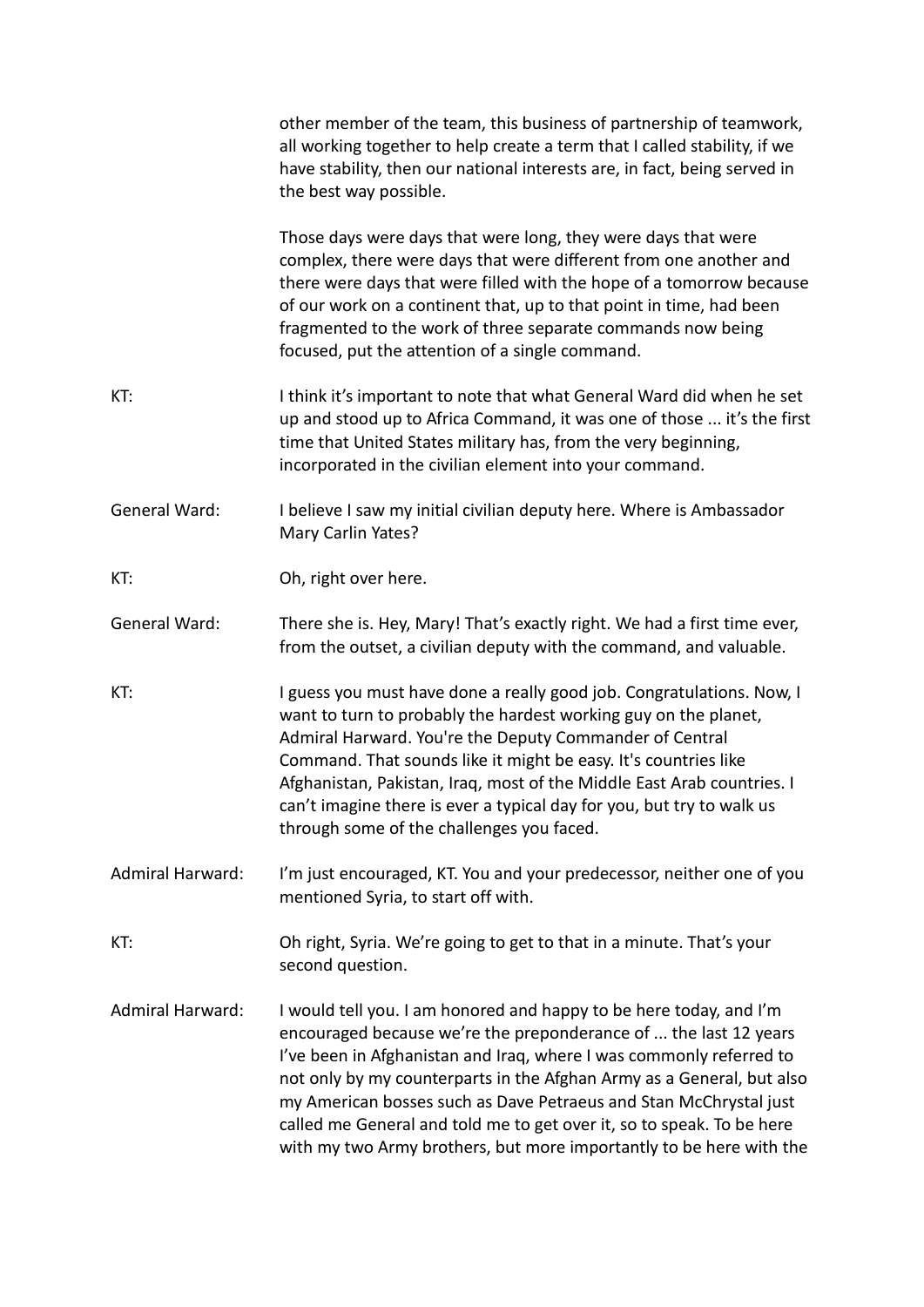mother of a Naval officer and to be with the Navy family where we are on a equal setting here is encouraging.

KT: I have a feeling that as a Navy SEAL, he can hold his own in any company.

Admiral Harward: As you know KT, we are coming out of 12 years of war in Iraq and Afghanistan. We are finishing the transition to the government of Afghanistan here and that will occur, as you know, we just handed over Security Milestone 13 this week and we are moving forward to the final transition through the end of 14. I'm encouraged when I see young officers like Pete Dixon, you had the video. Those individuals who have worked from the bottom-up with all the elements of power, non-profit organization, NGO's who understand the granularity and all the capabilities they bring to the field.

> I've seen that the past six years, mature in a way like could not happen in a top-down approach. This had to happen on the ground where those people doing the work had their fingers on the ground working together to understand it. Because as we come out of these two conflicts, my crystal ball, its batteries have run down. I can't tell you what it's going to look like next year, the year after, but I know we are going to need that same understanding at the tactical and operational level to do the things we need to do to prevent conflict.

Unfortunately, the experiences we've learned over the last six, 12 years or so have been post bang. We need to codify, implement those procedures and that capability that the Department of Defense brings to bear in this partnership to avoid the bangs. I'm really focused on the work you're doing and how we codify that, develop those techniques, procedures and training to ensure we move forward, leveraging what we've learned last 12 years. CENTCOM's very focused as we look at some of these areas, such as Syria right now.

Today, I don't want to talk about current operations, but I will talk about what we've learned and where we are going and how we are going to have to bring that capacity to bear to meet our national security objectives.

KT: Great, I am going to ask you that question in a minute. General Ward talked about, especially having an ambassador as his number two, talked about U.S. government employees, whether they were military or civilian. I want to ask you, General Craddock, especially in your position, Southern Command, where you were dealing with Latin America and South America, you had to deal with humanitarian disasters, humanitarian relief and you often had to work with a flurry of NGOs, non-government organizations, people who maybe didn't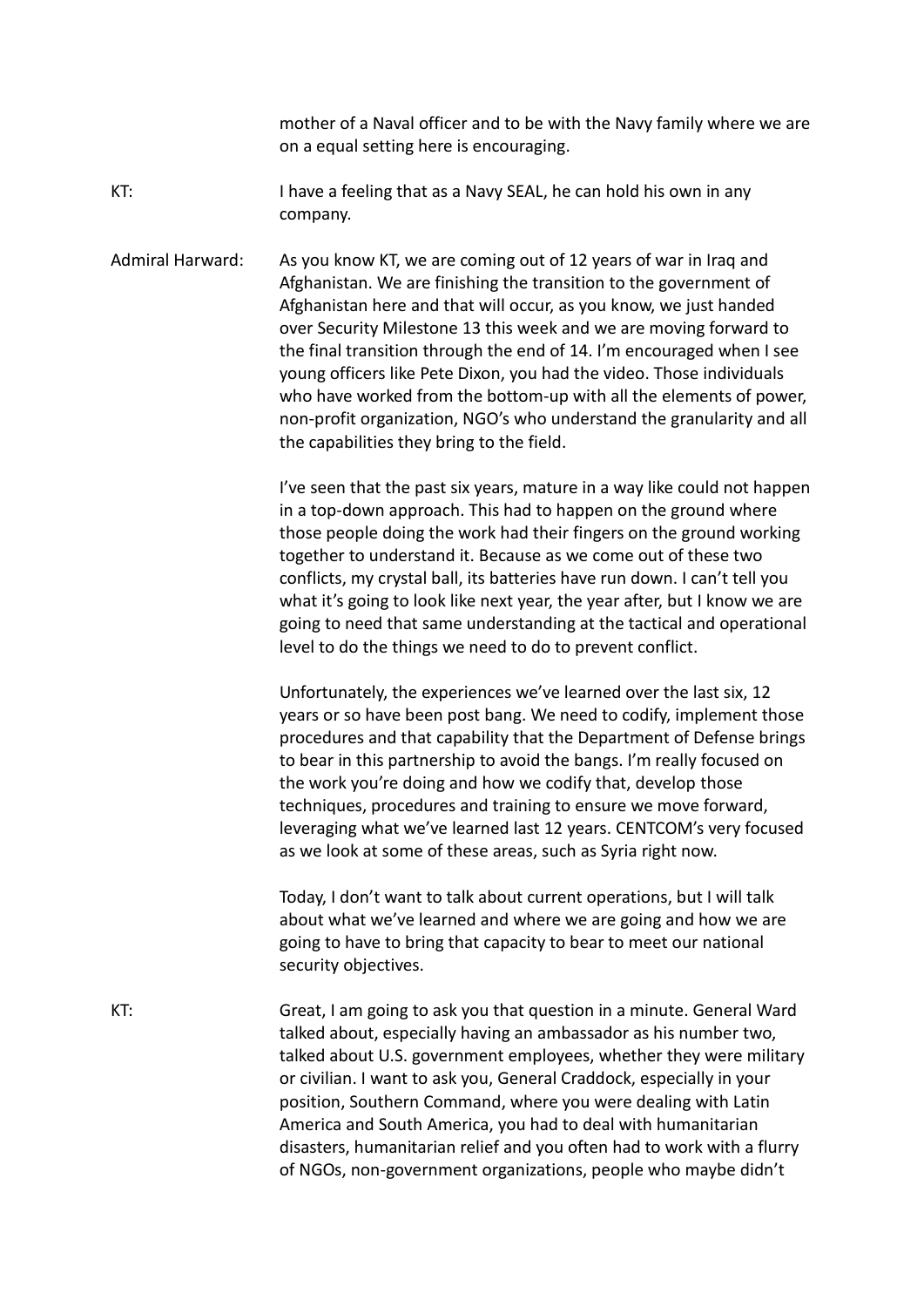even think very well of the United States Military. How were you able to pull all that together?

General Craddock: Sometimes quite difficult like, let me use for an example, storms that moved into Guatemala while I was down at SOUTHCOM. What we were able to do was not fix the problems created, mud slides, villages completely covered, bridges washed out, people without food, power, but we were able to bring capability in for others who do that. We quickly could bring in, at a moment's notice … and all the ambassadors knew this … that we had the authority for 72-hour response without further authority from the Department of Defense.

> If they call and they have a problem with life and limb, indigenous people of the nations, then we could respond. We could move in, command and control. We do that pretty well. We can move in communications so that we can provide communications to NGOs, government agencies, indigenous nation, host nation folks, so we could at least coordinate the effort and then transportation capacity.

> Helicopters, fixed-wing, and we could move a lot of stuff, whether it's medicines, food stuffs, whatever the case may be, to large airport locations, capital cities, and then forward into the countryside, wherever the emergency exists.

The first thing was to get people on the ground, open up with the chief-of-mission ambassador, find out what he needed, where he needed it and then use the ambassador's capability, the embassy, the mission, as the nexus of all the support provided. If we go out on our own, we're going to get it wrong. We have to coordinate the effort through the host nation NGOs, international NGOs oftentimes come in a little bit later, but with incredible, enormous capability and we are there then, to be able to move that forward as required.

- KT: I want to go and talk about Africa. When you set up the Africa Command, as you pointed out, you have a civilian component as well as a military component. Look at the flashpoints of the world today. Your job, as you said, was to prevent conflict. How are we doing in places like Mali, for example, or in other parts of Africa or other parts of the world? General Ward: This is a partnership, KT. The command, as is reflected with those of
- many of the combatant commands, works in conjunction with partners, as John mentioned. We work closely with our ambassadors on the continent. We work closely with the departments of the state. In my case there were two, Near East as well as the African Bureau to look at how our policy has been stated for a region and the region is important. It's not just a country.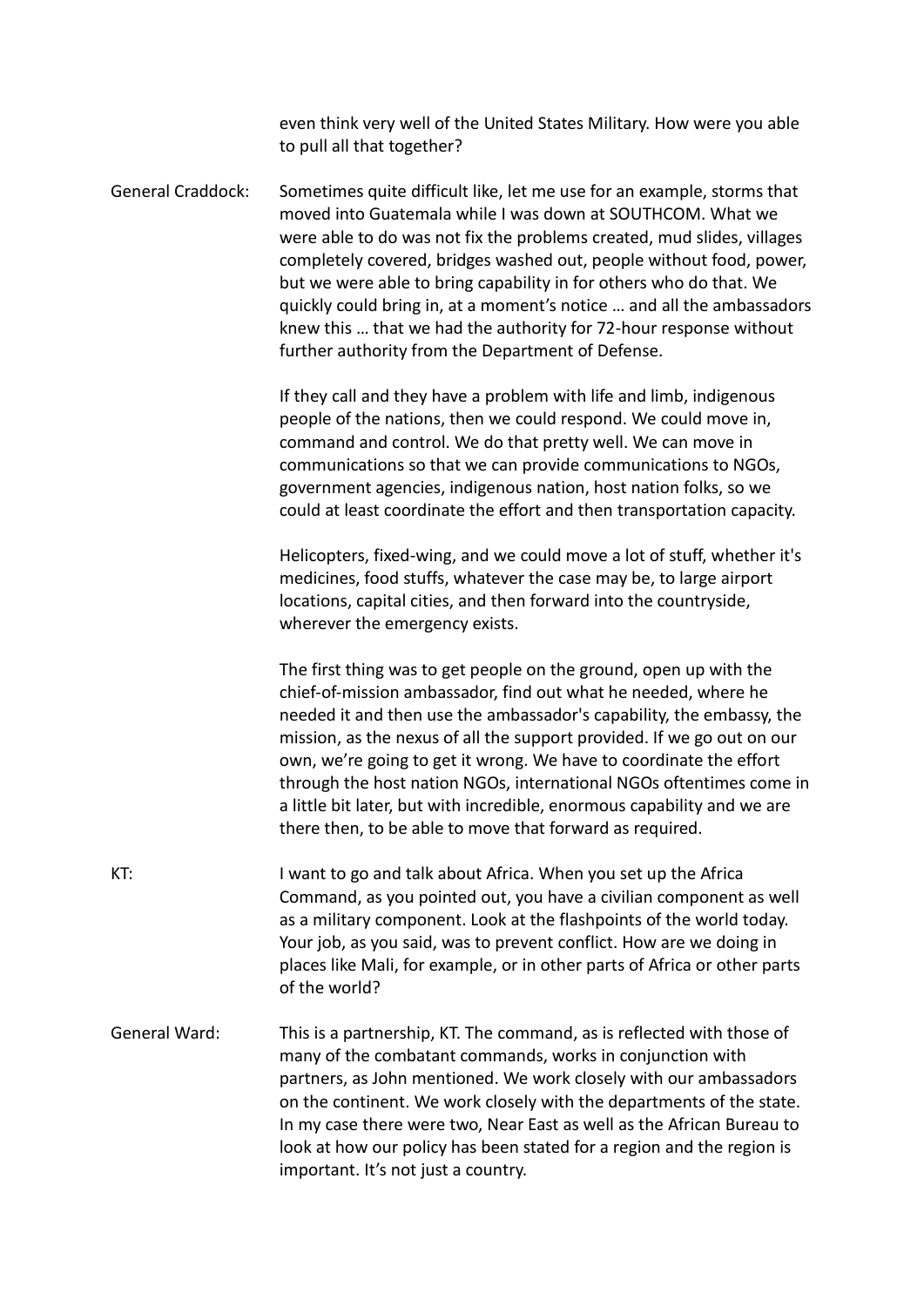Africa, a continent of now, today, 54 nations including its island nations, they are all different, complex. The regions are different, so as we work with the various embassies, the African Bureaus as well as the Near East Bureau, our main endeavor was to cause what we did, those things that we brought, our capabilities, as you've heard a bit of those to complement, to support.

My motto was "We will add value and do no harm" and the first key was understanding, building relationships, understanding, as I said, someone else's point of view, getting out of our foxhole, going down range, looking down what we're doing and how does it fit with the overall set, and that understanding, as we worked, was an understanding that we were able to use, hopefully to help bring stability.

It's not perfect, but clearly it is a reality that things are improving and then getting better because of how we are coordinating and complementing the capabilities that we bring to a particular area and according to that national interest and that coordination and complementarity comes through our defense work, our development work, our diplomatic work, working in ways that are harmoniously creating an impact that clearly is in our best interest as Americans, but equally important being seen as an interest of our partners and friends on the continent of Africa so that they see our work as also being beneficial to them and their further development increases stability in their homes.

KT: Let me ask, turn to the man who is now actually right on the frontlines. Admiral, I was struck by when you said a few minutes ago, that there are lessons learned. After Vietnam, we unlearned a lot of lessons. We have, as you said, we've spent 12 years at war and we have learned, and often the hard way, some important aspects that we need to carry forward.

> I always think about that last scene in *Charlie Wilson's War,* where the United States, in conjunction with our allies in Afghanistan, that helped defeat the Soviet Union and the effort is tried to make on Capitol Hill and Gus was saying, but we need aid for schools, we need humanitarian assistance and Congress just doesn't, and you're left with that question of what if, if only, maybe things would have been different. Can you talk about the challenges and how you plan to make sure that United States Military doesn't forget those lessons that we've learned?

Admiral Harward: Yeah, that's a great question, and it's not just our effort. I think we bred a whole culture within the other elements of power in the U.S.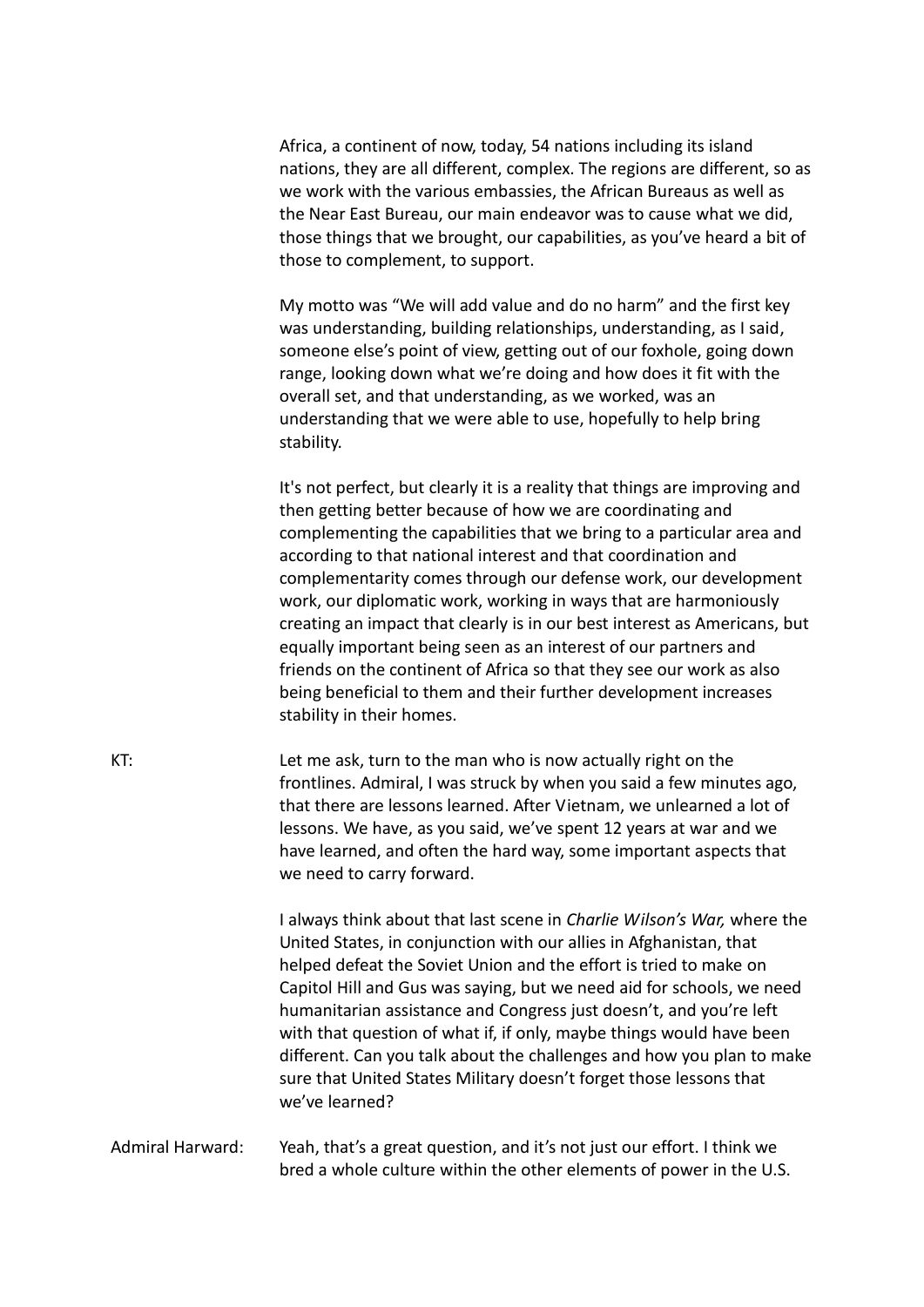Government and understand them. I think of ambassadors like Anne Patterson, who served in Pakistan. We worked closely together on border issues, who is now the Ambassador to Egypt, who was the forefront in working with Congress on how to move forward with foreign military sales, foreign military funds. She became the main spokesman and when she went to the Hill, she called me, "Bob, come up here and help me explain this."

It wasn't DOD pushing that agenda. Traditionally, a DOD, but the ambassadors, so these ambassadors and the country teams understand this as well. As you know, we do not conduct any operations in a country without the approval and understanding of that chief-of-mission in that country team. That's built a culture that I think is going to permeate for years to come. Those individuals who served at those PRTs in Afghanistan, those ...

KT: You have to explain it English, what is a PRT?

Admiral Harward: I'm sorry. They are provincial reconstruction teams, where they integrated all the elements of power together to tactical level, to bring in military engineers who could plan and work, contract with foreign governments to pay for the funding, NGOs who would coordinate with the local villages to bring these services online, so those tactical-level officers who will make careers and grow, I think they will take with it. We therefore, then need to inculcate that into our doctrine, our training, our techniques and you're starting to see that happening. If you look at some of the manuals General Petraeus and General Mattis did on COIN, you're now starting to see …

KT: COIN?

Admiral Harward: I'm sorry. Counter Insurgency Operation, I'm sorry, KT. Excuse me.

KT: I'm here to keep you honest.

Admiral Harward: You're seeing now that permeate out into our training standards at the tactical levels and those understanding, so that when that young captain is going through his qualification course in how to deal with a village, he knows and understands, "This is how I reach out to USAID, this is how I coordinate with the Embassy". He is aware of with that.

> I can tell you up until my operational level of war, I had no understanding of that at all. We bred a whole new generation who understands the value and capacity all of these organizations bring together, and I hope that's happening in those other organizations as well. I'm optimistic and we'll have to see how it plays out here.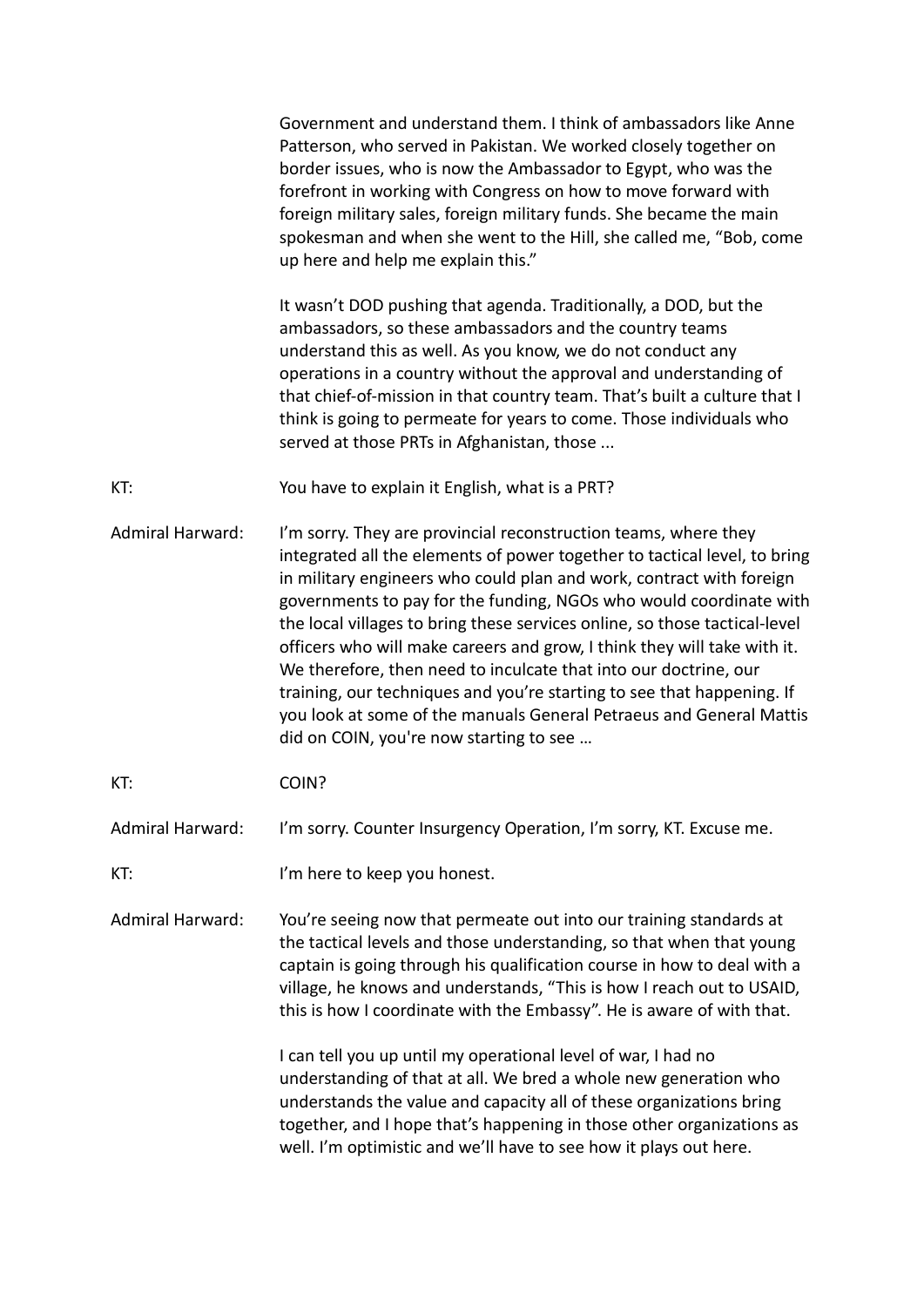| KT:                      | We are going to turn this over to questions from you, but before we<br>do that, I want you to understand, these guys have three and four<br>stars on their shoulders. A young seaman or a corporal is going to look<br>at these guys, he is going to be, his knees are shaking so much, he<br>can't even talk. We are going to make them sound warm and fuzzy<br>and ask them a couple of personal questions in a rapid fire. General<br>Ward, since you are scratching your nose over there, I want to ask you,<br>what books are on your night stand? |
|--------------------------|---------------------------------------------------------------------------------------------------------------------------------------------------------------------------------------------------------------------------------------------------------------------------------------------------------------------------------------------------------------------------------------------------------------------------------------------------------------------------------------------------------------------------------------------------------|
| General Ward:            | What books are on my nightstand?                                                                                                                                                                                                                                                                                                                                                                                                                                                                                                                        |
| KT:                      | We don't want to hear Thucydides, Encylopaedia Britannica                                                                                                                                                                                                                                                                                                                                                                                                                                                                                               |
| <b>General Ward:</b>     | No, not at all. It's not they  the Bible's on my nightstand. I read the<br>Bible, my manuscript is there in preparation. It's a work-in-progress. I<br>guess you're talking about other sorts of books as well.                                                                                                                                                                                                                                                                                                                                         |
| KT:                      | That's enough. We'll all buy the book when it comes out.                                                                                                                                                                                                                                                                                                                                                                                                                                                                                                |
| <b>General Ward:</b>     | There is one though, one that does. Former secretary Deputy<br>Secretary of Defense, Gordon England, he and I are both from<br>Baltimore, and we're old Baltimore Colts fans. I don't know anything<br>about the Indianapolis Colts, the Baltimore Colts. I am currently<br>reading Johnny Unitas, which is a great quarterback for you<br>youngsters. There you go, Johnny Unitas.                                                                                                                                                                     |
| KT:                      | I want to ask you, General, if you got to be deployed overseas again,<br>the President calls you and says, "We need you, General," what are<br>you going to do for that last meal that you have before you go<br>anywhere?                                                                                                                                                                                                                                                                                                                              |
| <b>General Craddock:</b> | Have it at home with my family.                                                                                                                                                                                                                                                                                                                                                                                                                                                                                                                         |
| KT:                      | This is a man who obviously has been married happily for a long time                                                                                                                                                                                                                                                                                                                                                                                                                                                                                    |
| <b>General Craddock:</b> | Indeed, indeed.                                                                                                                                                                                                                                                                                                                                                                                                                                                                                                                                         |
| KT:                      | Admiral, what about you? What books are on your nightstand?                                                                                                                                                                                                                                                                                                                                                                                                                                                                                             |
| <b>Admiral Harward:</b>  | I'll tell you one that's really got my interest. There's certain books over<br>the last couple of years that have really, you need to read to<br>understand where we are. The one that's gotten my attention lately is<br>by Michael Oren, the current Israeli Ambassador to the U.S., Power,<br>Faith and Fantasy, and it really understands how we got into the<br>Middle East, what our foreign policy and I think in-line, a very good<br>understanding of why we are doing the things we are talking about<br>here today, It's a riveting read.    |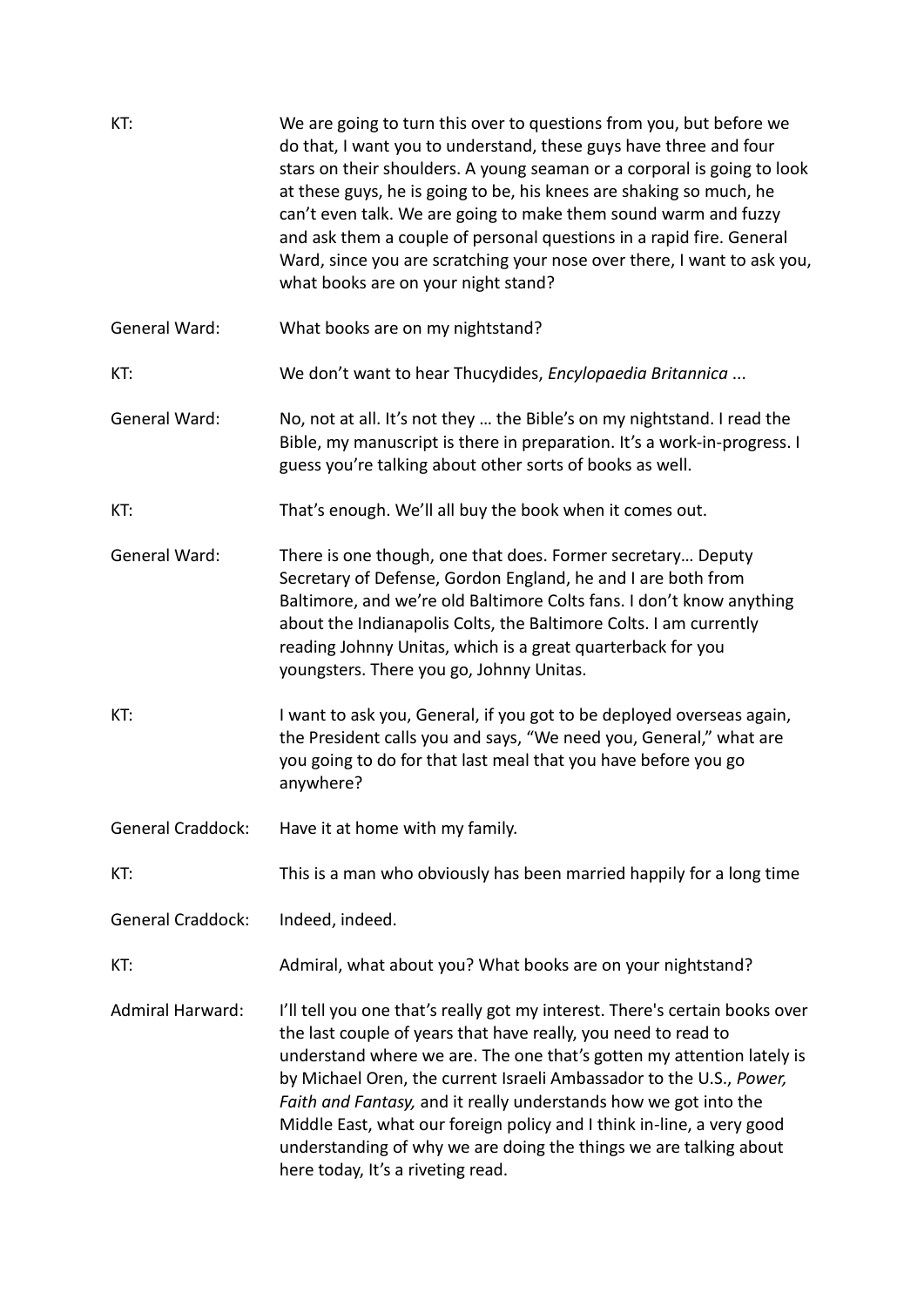| KT:           | A part of the world that really goes back 4,000 years and a conflict<br>that you may be new to, but nobody else is. I want to throw this open<br>to the audience. We have microphones standing in three points, we<br>obviously have people already lined up, and let me start over here and<br>if you say who you are, what organization you are with, and if there is<br>anyone on the panel you want to throw your question to. Remember,<br>I'm in television, so I know how to cut people off.                                                                                                                                                                              |
|---------------|----------------------------------------------------------------------------------------------------------------------------------------------------------------------------------------------------------------------------------------------------------------------------------------------------------------------------------------------------------------------------------------------------------------------------------------------------------------------------------------------------------------------------------------------------------------------------------------------------------------------------------------------------------------------------------|
| Julius:       | My name is Julius Coles. I'm with Morehouse College and I want to<br>direct this question to General Ward. General Ward, there is no doubt<br>in my mind that you were a very much civilian oriented in your<br>mission when you were head of AFRICOM. I wonder if you feel that<br>the mission has changed since Libya and then all the developments in<br>Bali and then with the recent announcement of the savagement of<br>drone base in Niger. If the mission has changed, is Africa, if the Africa<br>Command is equipped to helm the new mission? Thank you.                                                                                                              |
| General Ward: | The command has always had, as a part of its mission set, those things<br>are traditional combatant commands also do. When the command<br>was stood up, the focus was also on these other things, so therefore,<br>the notion that we're already doing these, also that are being<br>headlined today, wasn't a part  they wasn't a part of what was<br>publicized. The command has, at its core, capabilities as any other<br>combatant command, but it also looks to do those things in a way that<br>also highlights the importance of, as we are addressing here, those<br>other parts of our national council power that are truly the long-term<br>guarantors of stability. |
|               | While the focus seems to be on today, has gone on in places like Mali<br>and Libya and elsewhere, to be sure, their focus still remains on those<br>other military to military activities, those developmental activities that<br>the military can support and enhance, as well as those sort of things<br>that go into helping to build a more stable environment because of<br>the complementarity of our functionalities.                                                                                                                                                                                                                                                     |
|               | Is the command totally equipped to do that? I think the command, we<br>continue to go through a process of amassing those other capabilities,<br>but there is no doubt in my mind that if they are required, our<br>national command structure, such that through the apportionment of<br>forces and the decisions to dedicate forces or capabilities to the<br>command, that would, in fact, be present and would be there.                                                                                                                                                                                                                                                     |
| KT:           | I got to interrupt to this point and say that the only people who aren't<br>ranked three and four stars are Admirals or Generals are Cabinet<br>officers, and we have a Cabinet officer who is standing by, ready to<br>talk to you. I am sorry that all the questions that all of you have lined                                                                                                                                                                                                                                                                                                                                                                                |